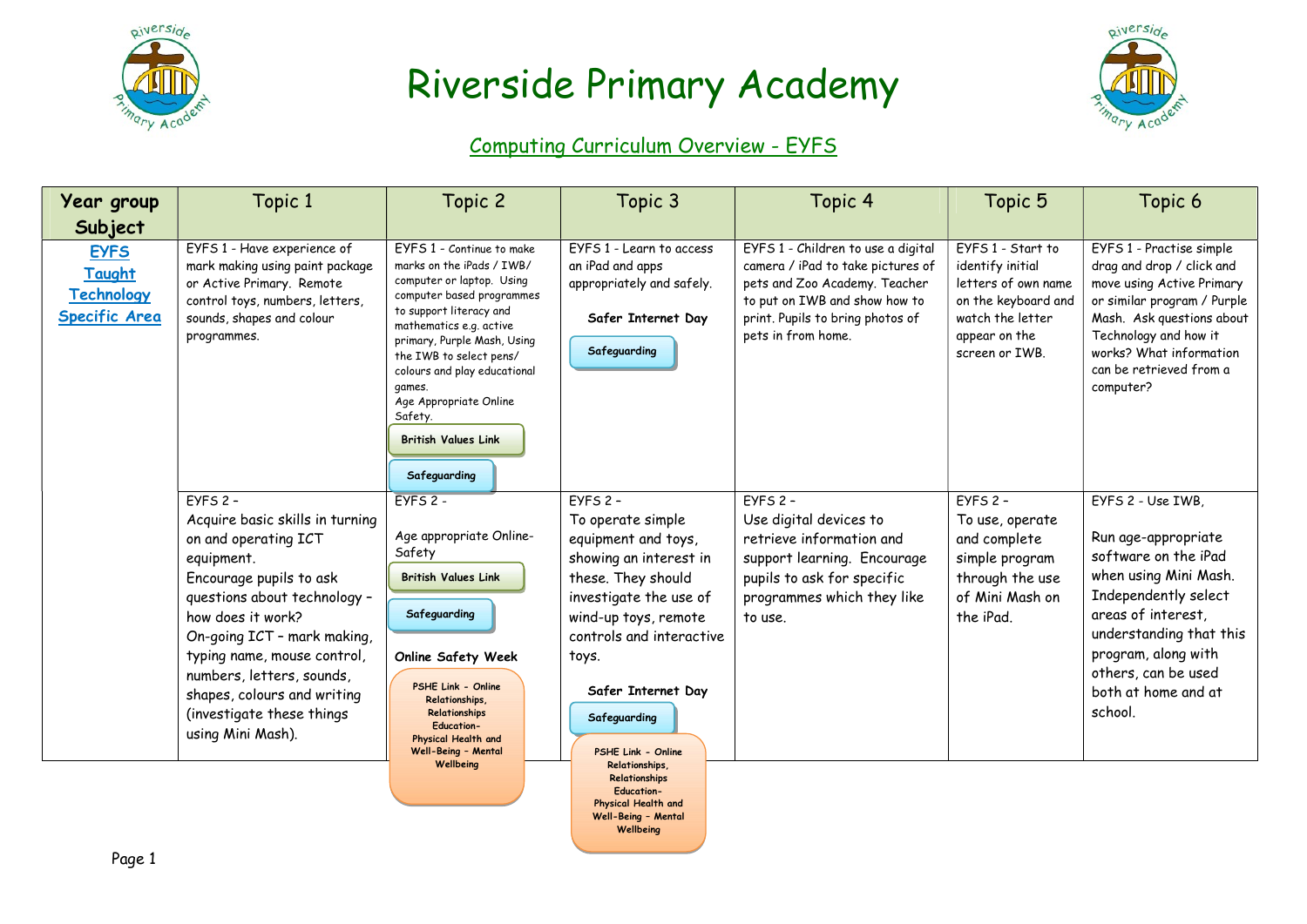



### Computing Curriculum Overview – Key Stage One

| <b>Year group</b><br>Subject | Topic 1                                                                                                             | Topic 2                                                                                                                                                                                                                                                  | Topic 3                                                                                                                                                                                                                                                                      | Topic 4                                                                                                                                                                                                                            | Topic 5                                                                                                                                                                                                                                            | Topic 6                                                                                                    |
|------------------------------|---------------------------------------------------------------------------------------------------------------------|----------------------------------------------------------------------------------------------------------------------------------------------------------------------------------------------------------------------------------------------------------|------------------------------------------------------------------------------------------------------------------------------------------------------------------------------------------------------------------------------------------------------------------------------|------------------------------------------------------------------------------------------------------------------------------------------------------------------------------------------------------------------------------------|----------------------------------------------------------------------------------------------------------------------------------------------------------------------------------------------------------------------------------------------------|------------------------------------------------------------------------------------------------------------|
| Year 1<br><b>Computing</b>   | Digital content<br>Use technology to create, store<br>and retrieve content linked to<br>healthy eating and growing. | Digital devices<br>Use digital devices to<br>capture images of toys.<br>Understand that these can<br>be stored on a computer,<br>tablet or smart phone.<br><b>Online Safety Week</b><br><b>British Values Link</b><br>Safeguarding<br>PSHE Link - Online | Coding and programming<br>Digitally design a<br>community garden using<br>2Go on Purple Mash.<br>Safer Internet Day<br>Safeguarding<br>PSHE Link - Online<br>Relationships,<br>Relationships<br><b>Education-</b><br>Physical Health and<br>Well-Being - Mental<br>Wellbeing | Digital content<br>Refine use of paint package by<br>drawing a superhero. Store,<br>manipulate and retrieve content.<br>Coding and programming<br>Begin to use simple instructions<br>(algorithms) and find errors in<br>programs. | Coding and<br>programming<br>Algorithms linked to<br>orienteering and<br>outdoor learning<br>using Digi Maps.<br>Digital content<br>Create and organise<br>information about<br>plants or animals in<br>the great outdoors<br>(tables and charts). | Coding and programming<br>Digitally create codes<br>using 2Create on Purple<br>Mash linked to sea animals. |
|                              |                                                                                                                     | Relationships,<br>Relationships<br><b>Education-</b><br>Physical Health and<br>Well-Being - Mental<br>Wellbeing                                                                                                                                          |                                                                                                                                                                                                                                                                              |                                                                                                                                                                                                                                    |                                                                                                                                                                                                                                                    |                                                                                                            |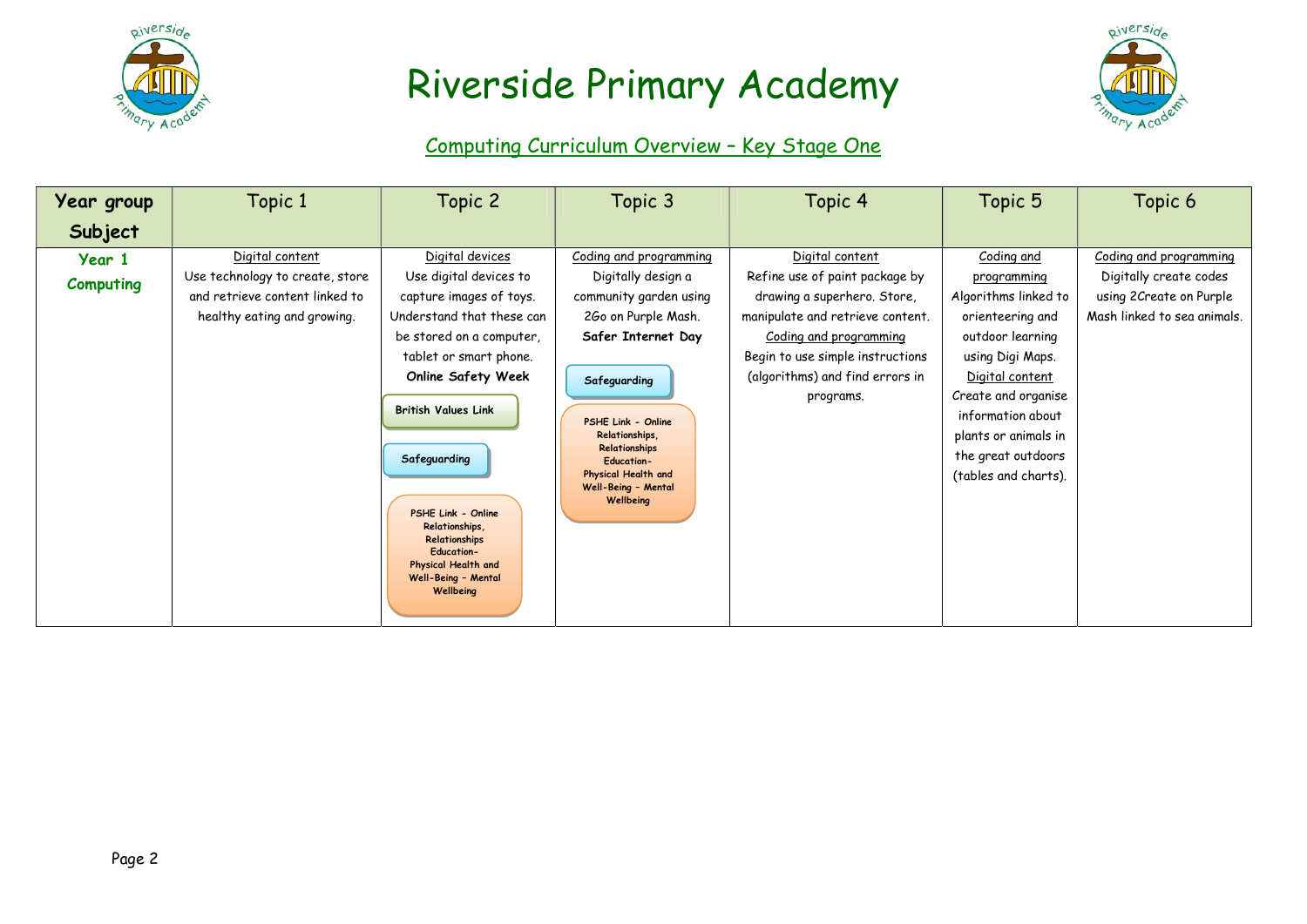



### Computing Curriculum Overview – Key Stage One

| Year group                 | Topic 1                                                                                              | Topic 2                                                                                                                                                                                                                                                                                                                                                                                          | Topic 3                                                                                                                                                                                                                                                                              | Topic 4                                                                                                                             | Topic 5                                                                                                                                                                                              | Topic 6                                                                                                                                                                             |
|----------------------------|------------------------------------------------------------------------------------------------------|--------------------------------------------------------------------------------------------------------------------------------------------------------------------------------------------------------------------------------------------------------------------------------------------------------------------------------------------------------------------------------------------------|--------------------------------------------------------------------------------------------------------------------------------------------------------------------------------------------------------------------------------------------------------------------------------------|-------------------------------------------------------------------------------------------------------------------------------------|------------------------------------------------------------------------------------------------------------------------------------------------------------------------------------------------------|-------------------------------------------------------------------------------------------------------------------------------------------------------------------------------------|
| Subject                    |                                                                                                      |                                                                                                                                                                                                                                                                                                                                                                                                  |                                                                                                                                                                                                                                                                                      |                                                                                                                                     |                                                                                                                                                                                                      |                                                                                                                                                                                     |
| Year 2<br><b>Computing</b> | Coding and programming<br>Use Beebots and programmable<br>devices to teach directions and<br>routes. | Digital content<br>Research information<br>about Kenya. Create a<br>document using this<br>research. Retrieve this<br>digital content when<br>adding/editing<br>information.<br><b>Online Safety Week</b><br><b>British Values Link</b><br>Safeguarding<br>PSHE Link - Online<br>Relationships,<br>Relationships<br><b>Education-</b><br>Physical Health and<br>Well-Being - Mental<br>Wellbeing | Digital devices<br>Use technology<br>purposefully to create<br>images of the Great Fire<br>of London.<br>Safer Internet Day<br>Safeguarding<br>PSHE Link - Online<br>Relationships,<br>Relationships<br><b>Education-</b><br>Physical Health and<br>Well-Being - Mental<br>Wellbeing | Coding and programming<br>Digitally create codes using<br>2Code on Purple Mash linked to<br>animals or weather/seasonal<br>changes. | Coding and<br>programming<br>Use 2Go on Purple<br>Mash to create<br>codes and programs,<br>observing the<br>different physical<br>and human features.<br>Make links with<br>coordinates in<br>maths. | Digital content<br>Research George<br>Stephenson. Create and<br>organise information about<br>him in a fact file.<br>Manipulate and retrieve<br>digital content after<br>saving it. |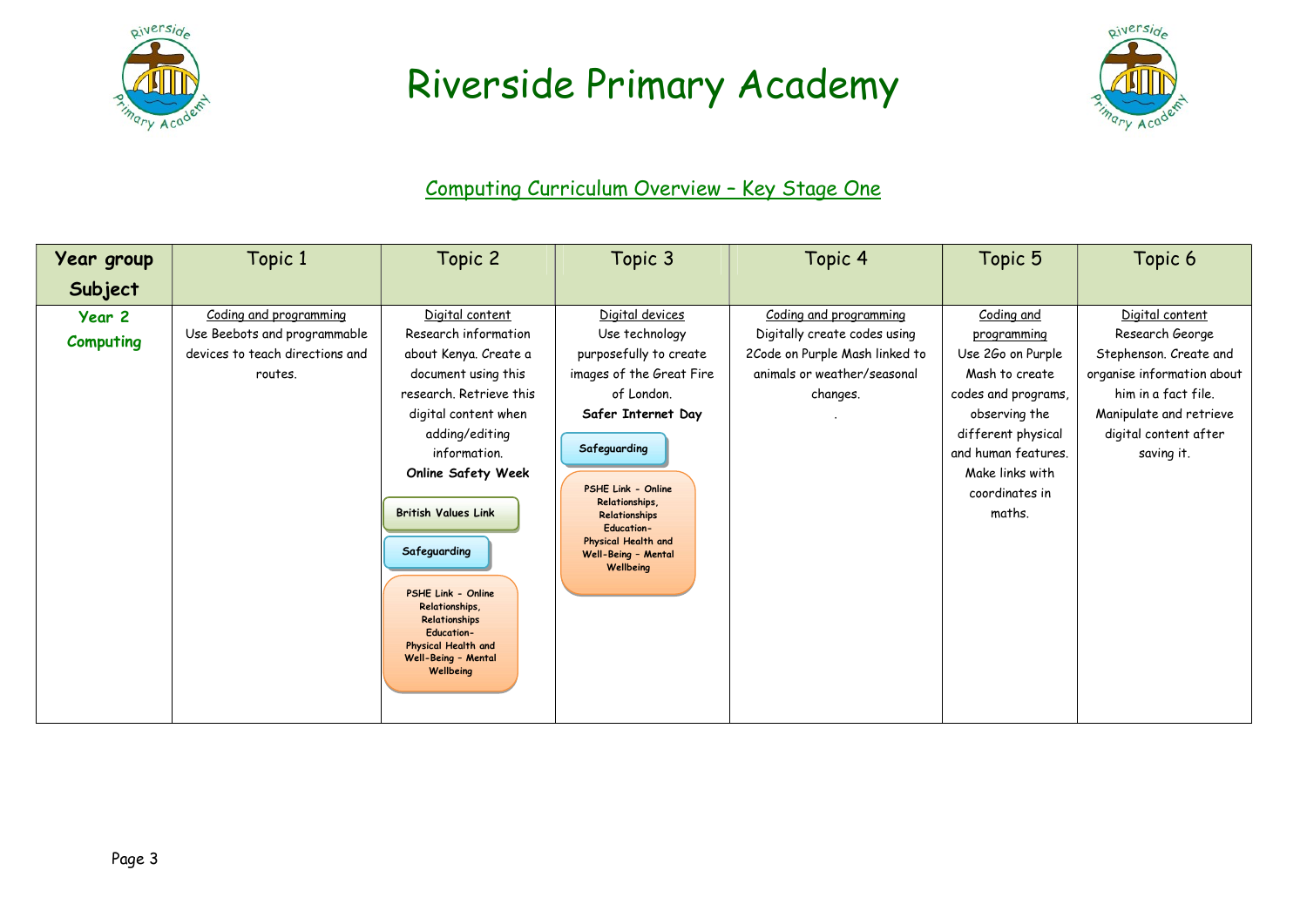



| opic.<br><b>Lopic 3</b><br><b>d</b> Opic 5<br>Year group<br><b>LODIC</b><br>$1$ Opic $\sim$<br>l opic<br>- 1<br>Subjec' |
|-------------------------------------------------------------------------------------------------------------------------|
|-------------------------------------------------------------------------------------------------------------------------|

Computing Curriculum Overview – Lower Key Stage Two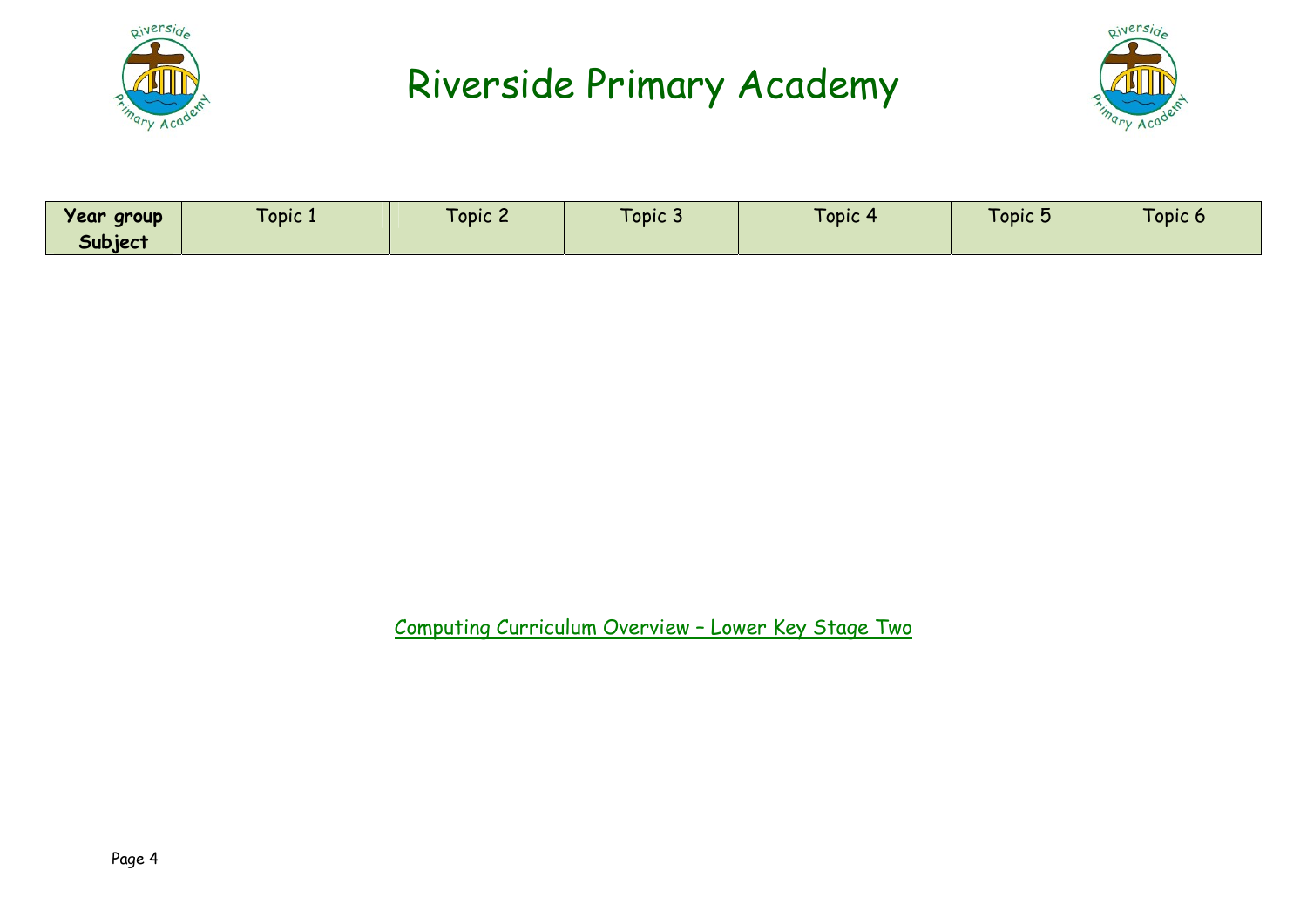

piversid



#### PSHE - Physical Health and Well -Being Link - Internet Safety and Harms Year 3 and Year 4

Safety and Harms

That for most people the internet is an integral part of life and has many benefits. About the benefits of rationing time spent online, the risks of excessive time spent on electronic devices and the impact of positive and negative content online on their own and others' mental and physical wellbeing. How to consider the effect of their online actions on others and know how to recognise and display respectful behaviour online and the importance of keeping personal information private. Why social media, some computer games and online gaming, for example, are age restricted. That the internet can also be a negative place where online abuse, trolling, bullying and harassment can take place, which can have a negative impact on mental health.

PSHE - Physical Health and Well-Being Link – Mental Well-Being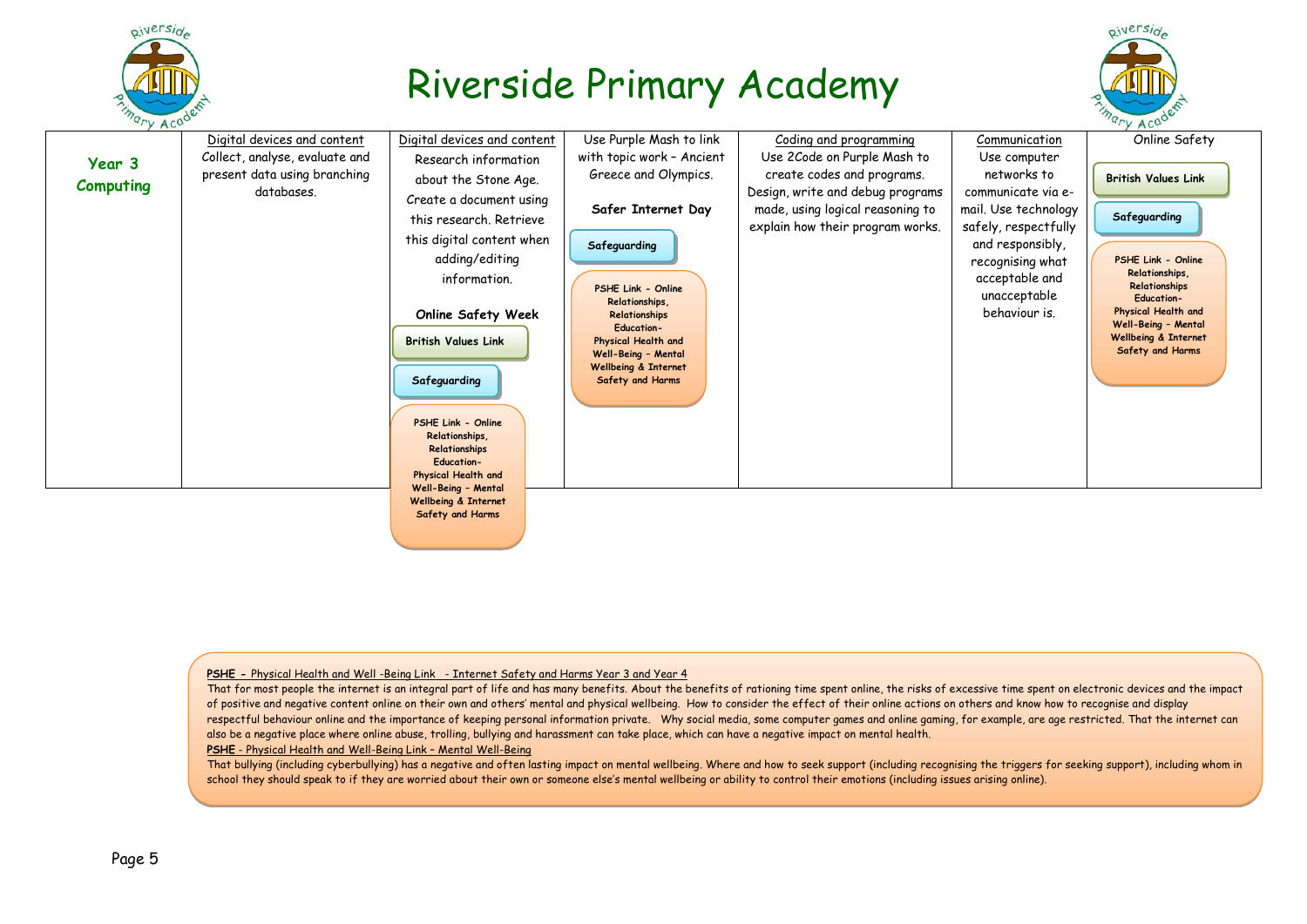



| Year group                 | Topic 1                                                                                                                                                                                 | Topic 2                                                                                                                                                                                                                                                                                                                                                                                                                       | Topic 3                                                                                                                                                                                                                                                                                                                                           | Topic 4                                                                                                                                                                                         | Topic 5                                                                      | Topic 6                                                                                                                                                                                                                                                      |
|----------------------------|-----------------------------------------------------------------------------------------------------------------------------------------------------------------------------------------|-------------------------------------------------------------------------------------------------------------------------------------------------------------------------------------------------------------------------------------------------------------------------------------------------------------------------------------------------------------------------------------------------------------------------------|---------------------------------------------------------------------------------------------------------------------------------------------------------------------------------------------------------------------------------------------------------------------------------------------------------------------------------------------------|-------------------------------------------------------------------------------------------------------------------------------------------------------------------------------------------------|------------------------------------------------------------------------------|--------------------------------------------------------------------------------------------------------------------------------------------------------------------------------------------------------------------------------------------------------------|
| Subject                    |                                                                                                                                                                                         |                                                                                                                                                                                                                                                                                                                                                                                                                               |                                                                                                                                                                                                                                                                                                                                                   |                                                                                                                                                                                                 |                                                                              |                                                                                                                                                                                                                                                              |
| Year 4<br><b>Computing</b> | Digital devices and content<br>Research information about the<br>Romans. Create a document using<br>this research. Retrieve this<br>digital content when<br>adding/editing information. | Communication<br>Use computer networks to<br>communicate via blogging.<br>Use technology safely,<br>respectfully and<br>responsibly, recognising<br>what acceptable and<br>ur is.<br><b>British Values Link</b><br>Online Sofety Week<br>Safeguarding<br>PSHE Link - Online<br>Relationships,<br>Relationships<br><b>Education-</b><br>Physical Health and<br>Well-Being - Mental<br>Wellbeing & Internet<br>Safety and Harms | Digital devices and content<br>Collect, analyse, evaluate<br>and present data linked to<br>Nicasters topic.<br>Safeguarding<br><u>Uurur Annumet</u> Day<br>PSHE Link - Online<br>Relationships,<br>Relationships<br><b>Education-</b><br>Physical Health and<br>Well-Being - Mental<br><b>Wellbeing &amp; Internet</b><br><b>Safety and Harms</b> | Coding and programming<br>Use 2Code on Purple Mash to<br>create codes and programs.<br>Design, write and debug programs<br>made, using logical reasoning to<br>explain how their program works. | Use Purple Mash to<br>link with topic work<br>- Anglo Saxons and<br>Vikings. | $On$ lina $Cn fn fn$<br><b>British Values Link</b><br>Safeguarding<br><b>PSHE Link - Online</b><br>Relationships.<br>Relationships<br><b>Education-</b><br>Physical Health and<br>Well-Being - Mental<br><b>Wellbeing &amp; Internet</b><br>Safety and Harms |

#### PSHE - Physical Health and Well -Being Link - Internet Safety and Harms Year 3 and Year 4

respecttui benaviour online and the importance ot keeping personal information private. Wny social media, some computer games and online ga<br>also be a negative place where online abuse, trolling, bullying and harassment can That for most people the internet is an integral part of life and has many benefits. About the benefits of rationing time spent online, the risks of excessive time spent on electronic devices and the impact of positive and negative content online on their own and others' mental and physical wellbeing. How to consider the effect of their online actions on others and know how to recognise and display respectful behaviour online and the importance of keeping personal information private. Why social media, some computer games and online gaming, for example, are age restricted. That the internet can

#### PSHE - Physical Health and Well-Being Link – Mental Well-Being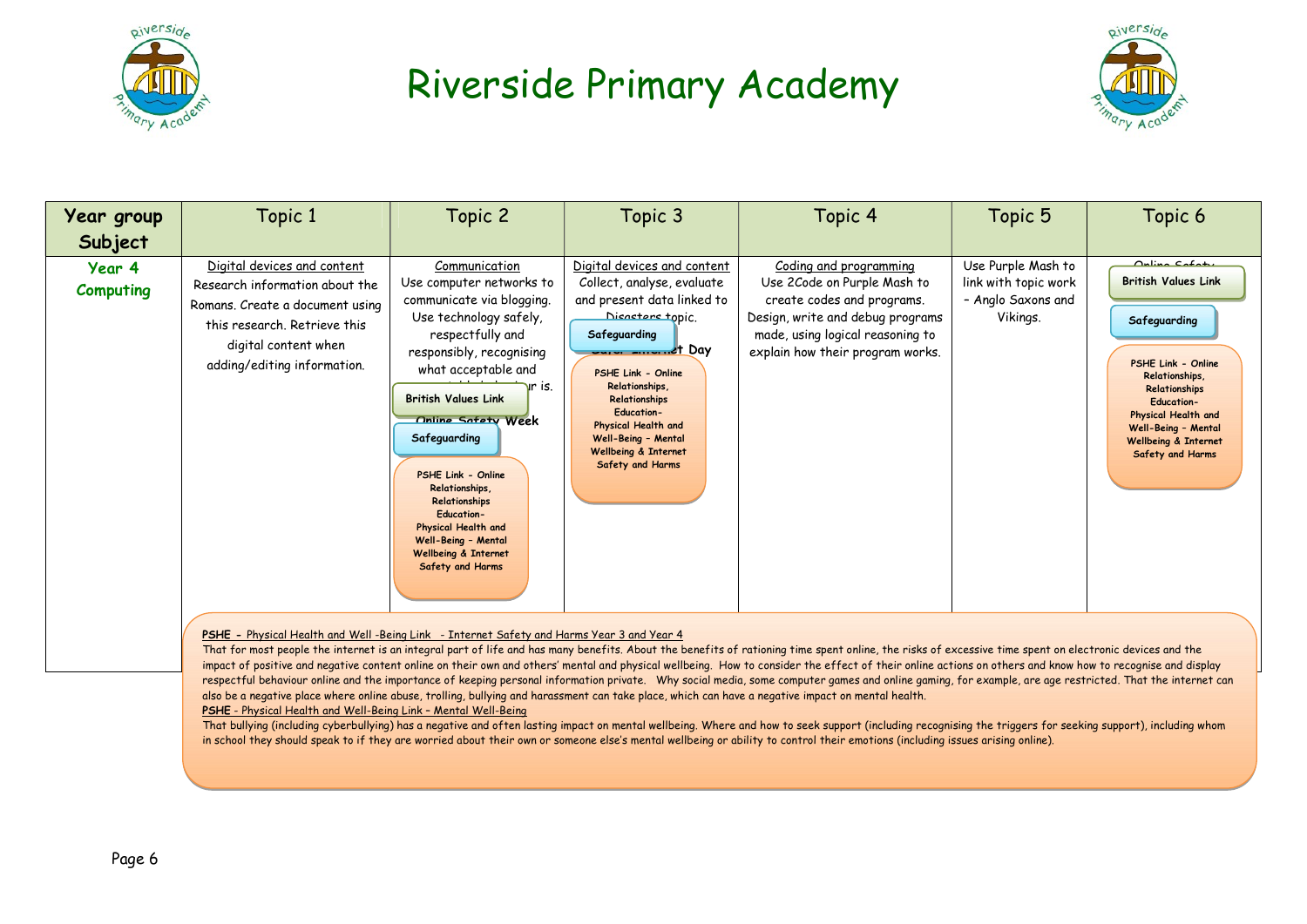



#### Computing Curriculum Overview – Key Stage Two

| Year group<br>Subject      | Topic 1                                                                                                                                                                                          | Topic 2                                                                                                                                                                                                                                                                                                                                                                                                                                           | Topic 3                                                                                                                                                                                                                                                                                                                                                                                               | Topic 4                                                                                                                                                                                                                                               | Topic 5                                                                                                                                      | Topic 6                                                     |
|----------------------------|--------------------------------------------------------------------------------------------------------------------------------------------------------------------------------------------------|---------------------------------------------------------------------------------------------------------------------------------------------------------------------------------------------------------------------------------------------------------------------------------------------------------------------------------------------------------------------------------------------------------------------------------------------------|-------------------------------------------------------------------------------------------------------------------------------------------------------------------------------------------------------------------------------------------------------------------------------------------------------------------------------------------------------------------------------------------------------|-------------------------------------------------------------------------------------------------------------------------------------------------------------------------------------------------------------------------------------------------------|----------------------------------------------------------------------------------------------------------------------------------------------|-------------------------------------------------------------|
| Year 5<br><b>Computing</b> | Communication<br>Use computer networks to<br>communicate via e-mail. Use<br>technology safely, respectfully<br>and responsibly, recognising<br>what acceptable and<br>unacceptable behaviour is. | Coding and programming<br>Use 2Code on Purple Mash to<br>create codes and programs.<br>Design, write and debug<br>programs made, using logical<br>reasoning to explain how their<br>program works.<br><b>British Values Link</b><br><b>I</b> k<br>Safeguarding<br>PSHE Link - Online<br>Relationships,<br>Relationships<br><b>Education-</b><br>Physical Health and<br>Well-Being - Mental<br><b>Wellbeing &amp; Internet</b><br>Safety and Harms | Digital devices and content<br>Research information about<br>rainforests. Create a<br>document using this research.<br>Retrieve this digital content<br>when adding/editing<br>information.<br>Safeguarding<br>Day<br>PSHE Link - Online<br>Relationships.<br>Relationships<br><b>Education-</b><br>Physical Health and<br>Well-Being - Mental<br><b>Wellbeing &amp; Internet</b><br>Safety and Harms | Online Safety<br><b>British Values Link</b><br>Safeguarding<br>PSHE Link - Online<br>Relationships,<br>Relationships<br><b>Education-</b><br>Physical Health and<br>Well-Being - Mental<br><b>Wellbeing &amp; Internet</b><br><b>Safety and Harms</b> | Digital devices and<br>content<br>Collect, analyse,<br>evaluate and<br>present data using<br>spreadsheets,<br>linked to Victorians<br>topic. | Use Purple Mash to link<br>with topic work -<br>Victorians. |

#### PSEH Physical Health and Well -Being Link - Internet Safety and Harms Year 5 and Year 6

That for most people the internet is an integral part of life and has many benefits. About the benefits of rationing time spent online, the risks of excessive time spent on electronic devices and the impact of positive and negative content online on their own and others' mental and physical wellbeing. How to consider the effect of their online actions on others and know how to recognise and display respectful behaviour online and the importance of keeping personal information private. Why social media, some computer games and online gaming, for example, are age restricted. That the internet can

also be a negative place where online abuse, trolling, bullying and harassment can take place, which can have a negative impact on mental health. How to be a discerning consumer of information online including understanding that information, including that from search engines, is ranked, selected and targeted. Where and how to report concerns and get support with issues online. PSHE Physical Health and Well-Being Link – Mental Well-Being